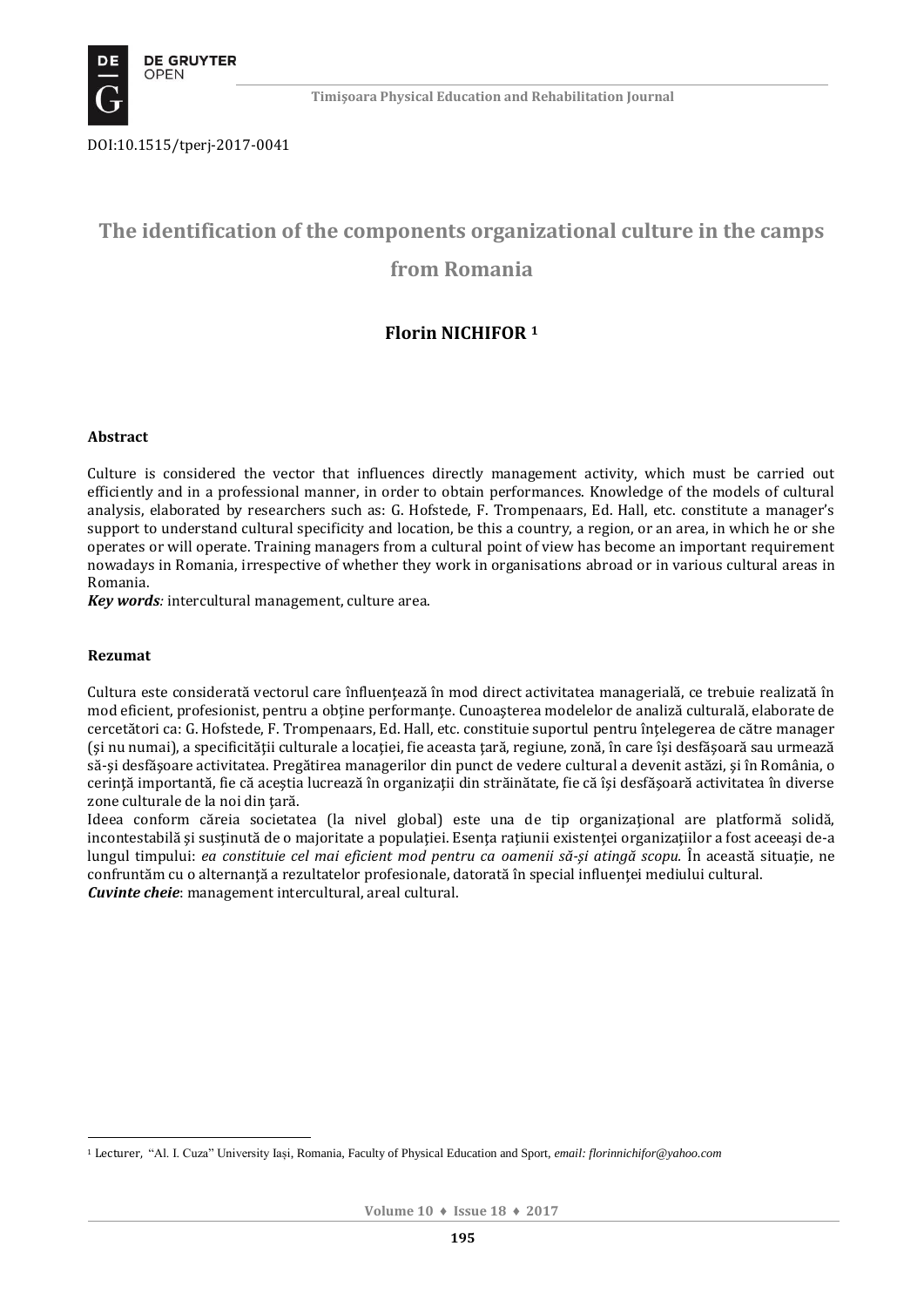### **Introduction**

The idea according to which the society (on global level) is an organizational one has a solid and incontestable basis, supported by the majority of the population. The essence of the reason for the existence of the organizations was the same during the years: *it is the most efficient way for people to achieve their goal*. Under these circumstances, we confront ourselves with an alternation of the professional results mainly due to the influence of the cultural environment. This alternation of results is presented in the below figure.

The two final aspects of performance can be structured as it follows:

- planned professional performance: the manager/teacher/coach must know the environment where he will develop his professional activity which can be an advantage in getting accustomed to the new work place and obtaining the performances for which he was selected;
- professional failure: statistics show many cases in which teachers, coaches or managers did not manage to confirm their professional value or they did not rise to the expected level due to the fact that they did not adapt themselves to the respective cultural environment.

For the analysis of this situation, we can corroborate the theory of open systems with the "congruence model". This model created by Nudler and Tushman and that became a classic one, includes: entries, processing, exits. Thus, we can say that:

- the "entries" specific to a certain cultural environment (human resources – children, pupils, teenagers, young people, sportsmen / teams that develop performance activities), "processed" or finished at a high level, are transformed into **"exits"**, and there is also a feedback: the value of the human resources and the value of the institution that accommodated them (in our case, the sports camp, fig. no.1):



**Fig. no. 1**. Interrelation between clients (children, pupils, young people, sportsmen, national groups) and sports camp

Identity of the institution set up as a camp through organizational culture

Today, in Romania, the new political, economic and cultural context has also a direct impact on the institutions set up as sports camp. Many of them have common grounds, such as: the interest of the manager and of his own collaborators (employed personnel) for attracting extrabudgetary funds;

- elaboration of projects;
- collaboration with similar institutions from the country and abroad.

Obviously, we cannot overlook these common grounds, but what is extremely important for such an institution can fall under the category of **customized offer**. This type of offer must present clearly the "ingredients" of its own organizational culture that will ensure the identity and will stir up the interest for the already established **target** (parents, children, gymnasium pupils, high school pupils, sportsmen, etc.). The organizational culture specific to such an institution must be supported, completed by managerial results that are an integral part of this culture.

The creation of an image as clear as possible for such an institution supposes the knowledge and the exact analysis of its own structure and activity. We can achieve such knowledge through a **S.W.O.T.**  type analysis:

- Strengths;
- ٠ Weaknesses;
- Opportunities;
- **Threats**

We must mention that regarding the strengths and the weaknesses, the analysis must be done within the internal environment of the camp while the opportunities and the threats must relate to the external environment.

Elasticity and articulation of the component elements of an organizational culture: values, norms, beliefs, traditions, heroes, ceremonies etc. are an important factor in ensuring the long term success.

The process of identifying the values can be developed as it follows:

- a. obtaining the approval regarding the Management through Values process (MVP);
- b. the executive manager expresses his opinion about the values;
- c. the managerial team expresses its opinions in the absence of the executive manager;
- d. the executive manager and the managerial team share and compare their opinions;
- e. groups of employees express their opinions;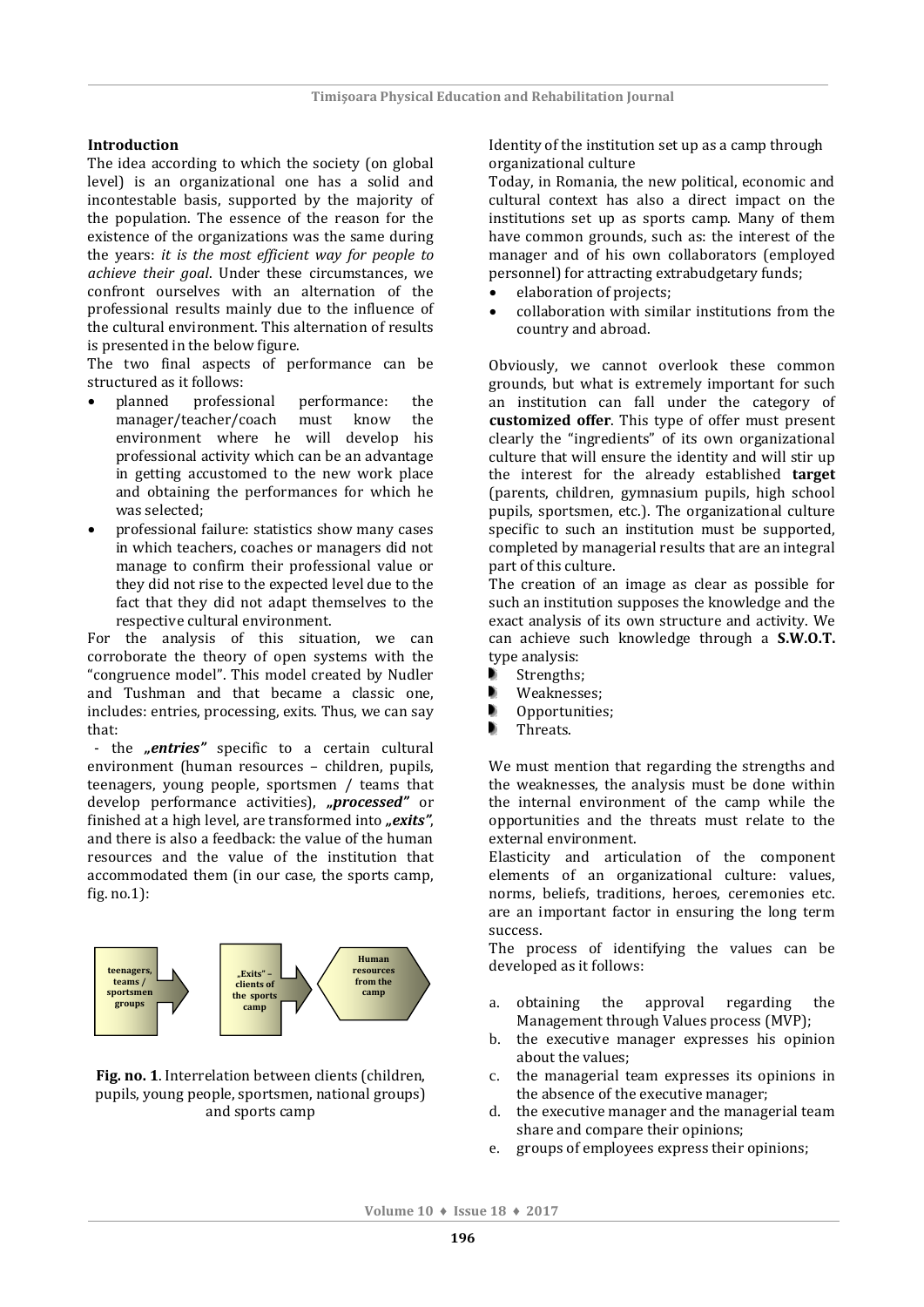f. there are discussions with the clients and other significant groups;

Synthesizing all the received information and presenting the recommended goal/values to the board of directors/owners for the final approval. The interrelation between values in a camp, company or organization is very much similar (concerning the stages) to that from the sports/physical training, more precisely, the "small steps principle" (fig. no. 2).



Fig. no. 2. Interrelation between the values in the management of a sports camp **obtained funds**

Usually considered by children and teenagers the most exciting and attractive space, *the camp* attracts people every year, thus "producing" the most beautiful and intense memories. The camp is the place where the clients look for sports activity, relaxation, entertainment, and rest. At the same time, it becomes, for a shorter or longer period, a special institution, a community. For any client, the camp means emotion, surprise, knowledge, meeting expectations. The client also has the possibility of developing practical (sports) and communicational skills, of getting used to the spirit of teamwork, of expressing and developing new creative skills, of getting in contact with the customs, traditions, and culture of the area.

A camp is a source of experience that demands, to the same extent, the involvement of the managerial team and that of the clients, in order to unfold properly. The camp-specific activities offer to the clients the possibility of practicing various sports branches, of discovering the culture, traditions, and customs of the geographic area. Furthermore, these activities provide experiences that converge towards developing practical skills, self-knowledge and self-confidence, thus leading to a better

understanding of two fundamental objectives: teamwork and individual development.

Each camp has functioning autonomy on the managerial level; this autonomy is framed within a system of rules and directions flexibly adjusted to the market offer and demand. In the context of the growing globalization, the sports camp can rely precisely on the tradition and the regional specific to attract its clients; at the same time, it has to keep up with the internationally promoted trends. The globalization trend within sports has had a powerful impact upon the managerial activity in the camp domain, which led to the need for an internationalized curriculum.

The consequences of globalization on the level of sports camp are more and more diverse:

- opportunities emerge for camps regarding the better valorisation of the advantages of interacting with the traditions and customs brought by the clients.

- the differences between cultures are reduced. which facilitates the communication between their members;
- a global culture emerges which demands, besides respect, an open, pertinent approach of the traditions, cultures, and customs specific to certain countries.
- the sports camp is submitted to a cultural "shooting" from the outside, which may result in the improvement of the programs, of the service offers for its clients.

The sports activity within a camp is closely connected to the managerial capacity, which is considered a part of the multidisciplinary sphere. Its elements (knowledge, techniques, and capabilities) go beyond the specific ones, as they focus on organizing the activity, on the ability to establish information and relational flows, and – especially – on the ability to valorize the resources of the organization (of the camp) by making correct decisions.

The managerial capacity involves a complex of traits, qualities, and skills which – together with the training, authority, and responsibility of the manager – generate managerial competence. The managerial capacity concerns all management levels and areas. It is based on the managerial competence and culture existing in the organization called camp and it is influenced by the managerial culture specific to this domain, as well as by the macro-level culture (local, regional, national systems), all of them with an influence upon the activity of the organization.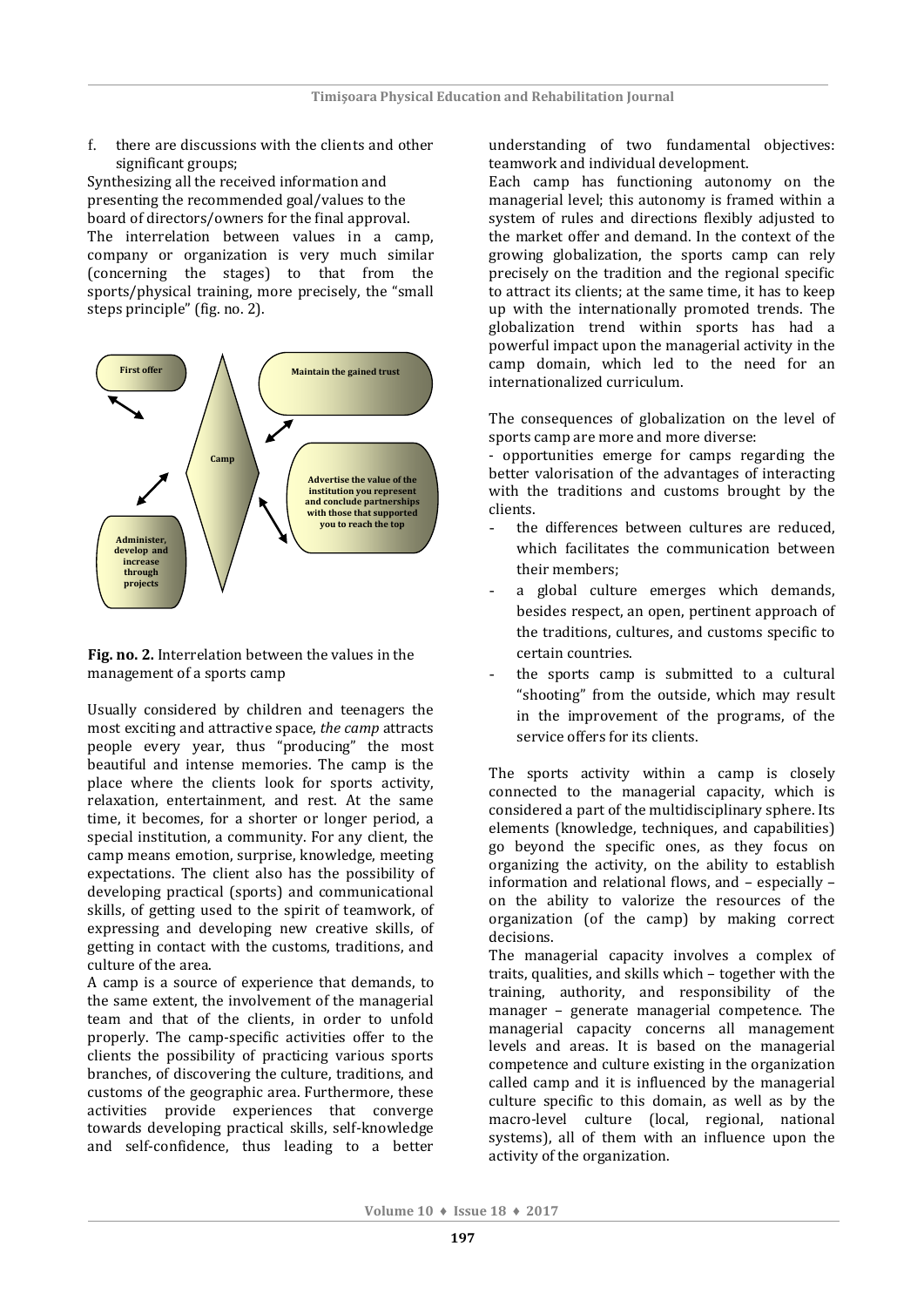The manager of an organization such as the sports camp is the person who runs the specific activities within the organization, coordinates effectively the unit's resources or the respective resources. The following can represent a manager's strengths:

- a solid background of general and specialized knowledge within interdisciplinary fields: economy, psychology, sociology, law, computer science, etc;
- specific managerial skills;
- competences and capabilities;
- authority and responsibility.

The marketing of the activities within a camp is or it should be a part of the managerial activity specific to such an institution. The orientation of the camps in Romania by the Western models used to achieve performance and to respect the objectives of quality management involves using a set of policies and instruments offered by marketing intelligence. The organization of a championship on a certain sports branch or on several sports disciplines, within a well-determined schedule, involves the use of a set of actions that ensure the fluency and success of the event, for both the participants and the spectators. We refer here to making the equipments, choosing the logos for the teams, and elaborating a sportsartistic program me, which turn such an action into a veritable marketing event.

Making the equipment, choosing the logos for the teams, and elaborating a sports-artistic program me turn such an action into a veritable marketing event. This product is materialized in specific programmes, offer of services or goods meant to satisfy the aesthetic, artistic, cultural-sports demands. Also called the camp *output*, it is elaborated and offered as something unique, as strength, as end product, which requires a collective effort of the managerial staff. The professionalization of the education offer regarding the practice of school sport can only be done by understanding the real importance of the effects of such an approach.

By studying the specialized materials, through the information obtained directly from direct the camp managers in Europe and the United States of America, by collaborating with the students and colleagues who attended such organizations and, not least, by our personal experience in such camps, we can pinpoint that the cultural specific of the area has a direct influence upon the activity of the camp. In other words, the camp extracts its cultural sap from its own location, from the environment, and by using the human, informational, and material resources. In exchange, it offers its products and

services as end product in order to be valorized, thus used as a source of personal development.

The existence of the exchanges, rapports, and transactions between the camps and other types of organizations was found in the camps that we have analyzed, such as: Zaostrog (Croatia), Village camp – York (England), Camp Waziyatah (USA), Mizar – summer camp (Portugal). In these cases, the camp becomes the setting where cultures and religions mingle. The clients of the afore-mentioned camps, who come from Italy, France, England, the Netherlands, Norway, Belgium, Russia, United Arab Emirates, Qatar, Bahrain, and USA, provide an eloquent example in this sense. Furthermore, they belong to various religious cults, such as Christianity, Judaism, Islamism, and Buddhism.

By collecting and processing the information obtained directly from the camp managers in the Moldavian area, by collaborating with the students and colleagues who attended such organizations and, not least, by our personal experience in such camps, we have selected three such organizations that we have considered representative from the perspective of the activity and services offer. We have chosen them in order to study the interference of management with the regional cultural specificity (Oglinzi Târgu Neamţ, Arted Durău, and Muncel Pașcani-Iaşi).

The main study and comparison subject was represented by the Oglinzi Târgu Neamt camp, situated 4 km from the town of Târgu Neamţ and 49 km from the city of Piatra Neamt. It is surrounded by forests on three sides and it provides space for rest, walking, practicing orientation sports, athletics, and training camps. The total surface measures around 1.8 ha. It offers the possibility of renting spaces for various events, as well the possibility of getting to know the geographic area and the traditions of the region, by taking part in trips, journeys, visits to various cultural locations. It is worth mentioning that the touristic offer is highly diverse: trips, journeys, touristic orientation for the monasteries, monuments, and natural reservations of the marginal areas.

We began our study of this camp by applying the SWOT analysis, in order to contribute to establishing and planning new objectives and strategies. The adjacent idea is to take advantage of the combination between assets and opportunities, thus avoiding or mitigating the combination between weaknesses and threats.

### **STRENGHTS**

- geographic location

- usable surface (facilities, outdoor spaces, development possibilities)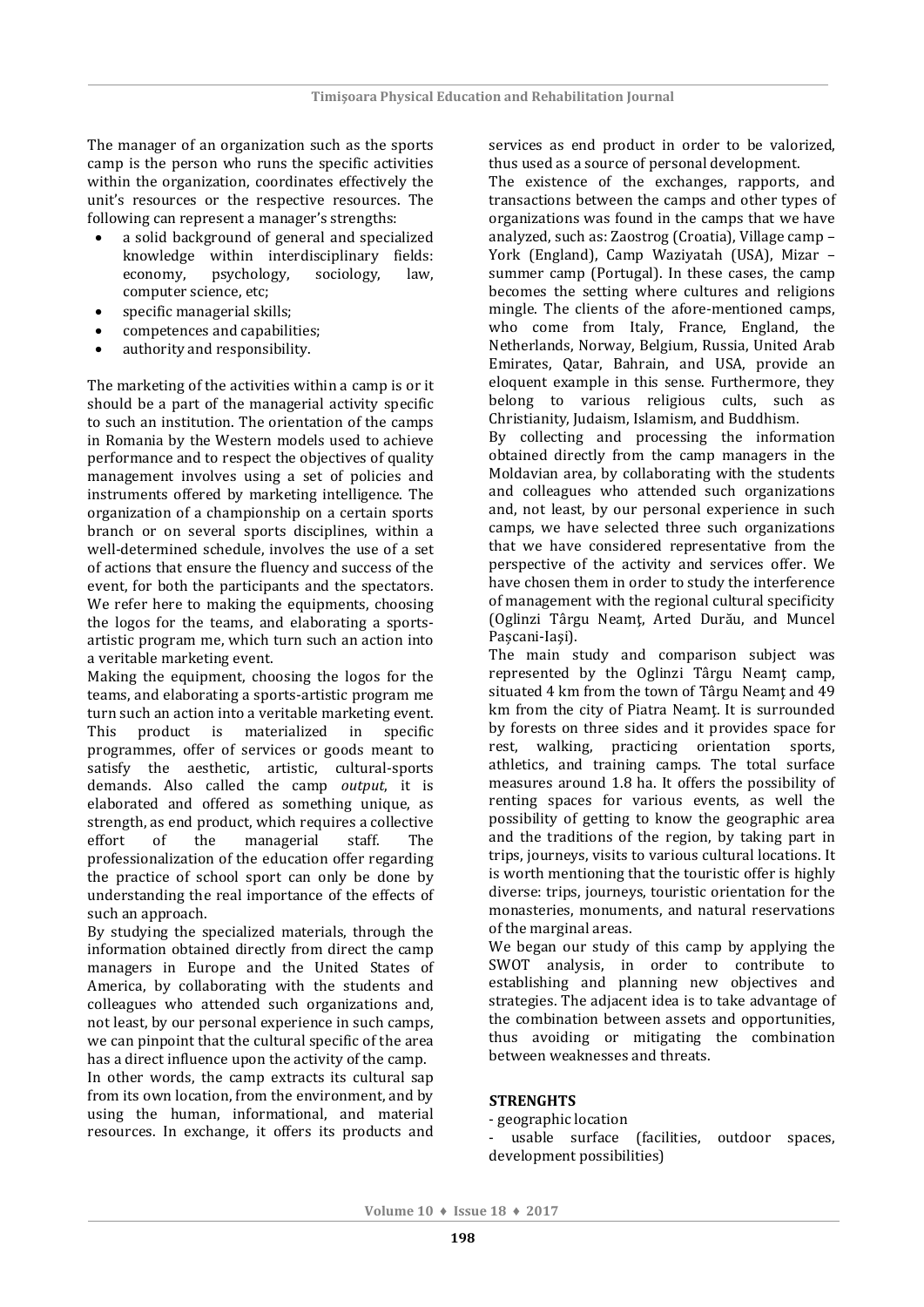- treatment possibilities (mineral waters)

- possibilities of organizing sports competitions (basketball, volleyball, judo, martial arts, football, table tennis)

- depositing capacity for various companies: deposits, outdoor spaces

- access by car –the European road E85
- access by train the Târgu Neamţ train station
- various possibilities for tourism

- possibilities of practicing sports specific to the mountainous area: in the summer–kayaking on the Ozana River, horse riding courses, extreme sports; in the winter - sleighing, ski courses, etc;

- play spaces / surfaces that can be homologated to the standards required by the specialized federations

- the diversified cultural offer of the area: festivals, theatre shows, concerts, exhibits, customs and traditions

### **WEAKNESSES**

- insufficiently developed activities of touristic management and marketing for the destination
- the lack of promoting networks for the camp in order to attract clients
- the lack of an acronym, of a logo, or of a motto
- the lack of specialized personnel (administration and execution) at the level of the departments in order to elaborate the specific programmers for the camp
- reduced surface for the construction of certain terra in specific to outdoor sports activities
- the lack of co-operation with various structures and organizations in Romania or in Europe.

### **OPPORTUNITIES**

- o the interrelation between the values of organizational culture – tradition – the mentalities that act in the favour of the activity within the camp
- the summative and complementary potential for financial, organizational, and material support of the public and private elements in Tg. Neamţ, Piatra Neamţ
- o the malleable, permissive juridical-normative framework, necessary to close various partnerships with companies, organizations from the Moldavian and Bukovinian area.

### **THREATS**

The greatest threats that of not applying a new managerial thinking, meant to determine the change and valorization of the local potential, within a systemic and strategic vision.

- reducing the subventions from the State budget and from the local budget for the managerial activity of the Oglinzi Târgu Neamţ camp
- fluctuations of clients (children, students, young people, and athletes), especially in 2009 and 2010
- other camps in the area (Arted Durău and Muncel Paşcani) create opportunities by offering programmers and modernizing the sports base.

The SWOT analysis – in the Oglinzi Târgu Neamţ camp –initially unfolded at the scale of this organization as a whole. In a second phase, for an insight into the investigation and for outlining detailed conclusions, we studied the functional domains within the company: offer of services, sports and cultural programmers. The diagnosis following the SWOT analysis may be seen as a research of the technical, sociological, juridical, and managerial aspects that characterize the activity of the Oglinzi Târgu Neamţ camp. This research identified the strengths, the weaknesses; the opportunities, the threats, and the causes that generate and/or will generate them. Recommendations are formulated to eliminate or reduce the negative aspects and/or to valorize the positive ones.

#### **Conclusions**

- the statistic study elaborated by applying the questionnaire method underlines that there are differences in the administration methods of the three camps analyzed, expressed by differences in valorizing the cultural dimensions researched (depending on the cultural specificity of the area)
- the statistic study elaborated by applying the questionnaire method underlines that there are differences in the way the clients perceive the three camps studied, expressed by differences in valorizing the cultural dimensions researched (depending on the cultural specificities promoted at the level of each sports camp)
- a part of the aspects underlined by the exploratory analysis were also assessed quantitatively through a statistical analysis
- the cause-effect type of interpretations contributed to a better understanding of the cultural influences up on the management at the level of a sports camp
- the two statistical analyses were partially confirmed by the outcomes obtained and expressed quantitatively